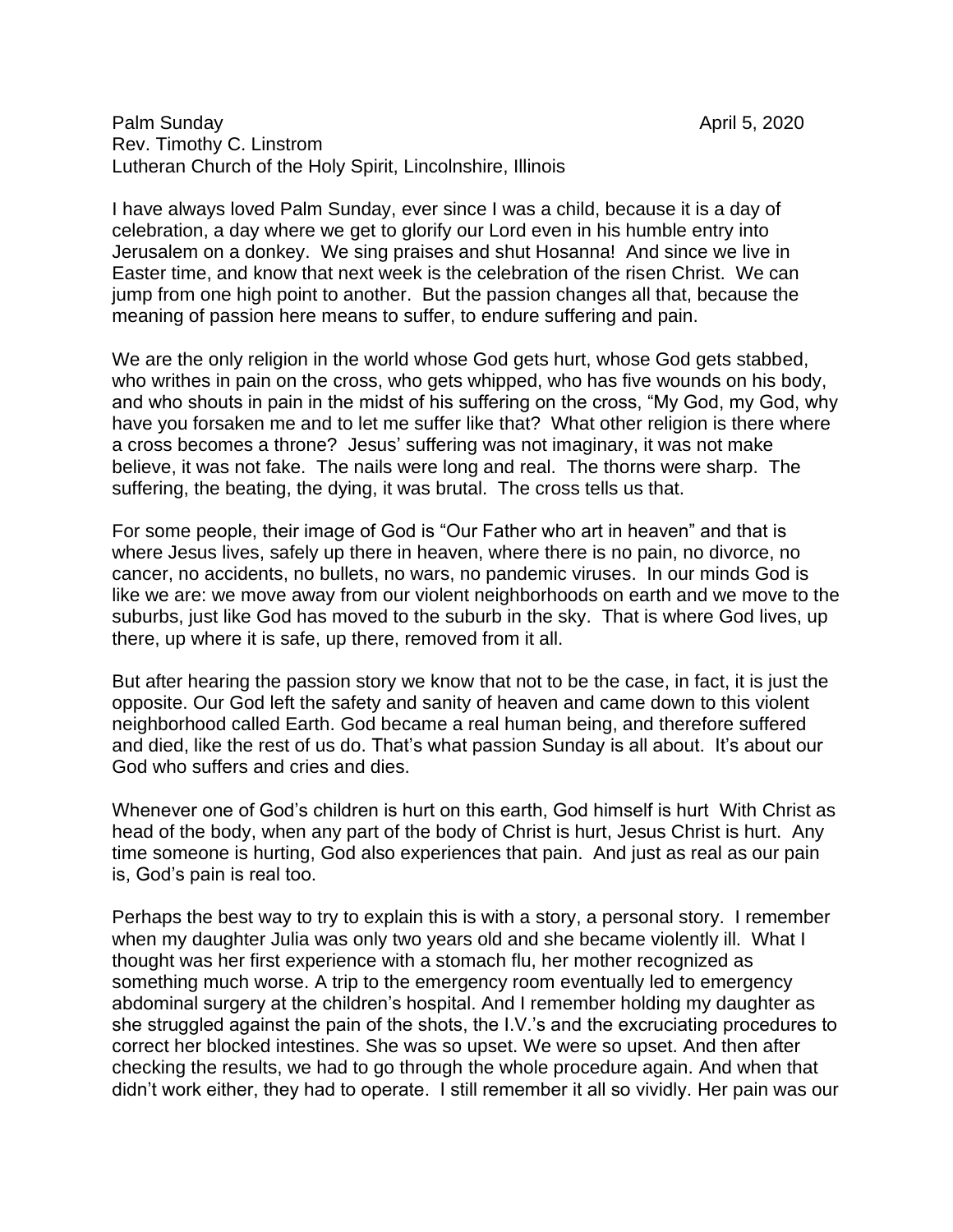pain. Her suffering was our suffering. When she was suffering most, Maria and I wanted to be with her, in that surgery room, holding her, caring for her in the best way we could. And even if you haven't had an experience something like this, you would do the same.

And that's how it is with God. When we are injured, when we are hurting, when we are in distress, God is with us. That is the very nature of God. Filled with passion and compassion, our God is a God who suffers, and cries and dies.

In fact our God is a God who loves his children so much that God is willing to die on our behalf. Jesus Christ was willing to die for us so that we might live.

Many of us have seen the movie the passion of Christ and have experienced the pain in our hearts, as we get a glimpse of what Jesus may have gone through in his last hours. But there's a scene in another old movie that comes to my mind that also gets at this wonderful truth. The movie is called "The Bridge over the River Kwai" and it is the story of English prisoners of war who are in a prison camp in Thailand. The POW's are made to work in the jungles to rebuild bridges and roads. Every day they work with their shovels and dig the roads by hand. And after a long day's work they return to the camp and leave their shovels by the guardhouse, line up for inspection, and then go back to the barracks to eat and sleep for the night.

But on one night when the prisoners lined up for inspection, the guard counted the shovels and found that one was missing. For this group of ten prisoners there were now only nine shovels. So the guard became furious with the men. "Where is the other shovel? Who sold it to the Thais in the jungle? Who stole that shovel?" He began screaming at the top of his lungs, while all the men just stood there in silence. The guard started swearing at them, getting more and more hostile, demanding an answer, "Who took the shovel?"

None of the ten men moved. Then the guard took his rifle and put the barrel against the forehead of the man who was first in line, and spoke more calmly, "I am going to pull the trigger and blow this man's brains out unless one of you tells me who took the shovel. I want to know who did it." And there was a long silence. Then a man in the middle of the line stepped forward. He didn't say a word, he just stood there in silence. The guard then attacked the man, knocking him to the ground. And then he continued to beat him, and he died. The other soldiers remained motionless at attention until the guard told the nine soldiers to carry their fallen comrade back to the barracks. The guard was still furious and went back to the guardhouse, but then for some reason he recounted the shovels. Ten. There were ten. He had miscounted. Now we condemn such brutality even in war. But in this tragic story we have an incredible example of courage and grace. The soldier who stepped forward, died so that one of his friends would not have to. That is passion.

And Passion Sunday is that Sunday in which we tell the world that there was a man named Jesus of Nazareth, who stepped forward from the line, and took the death